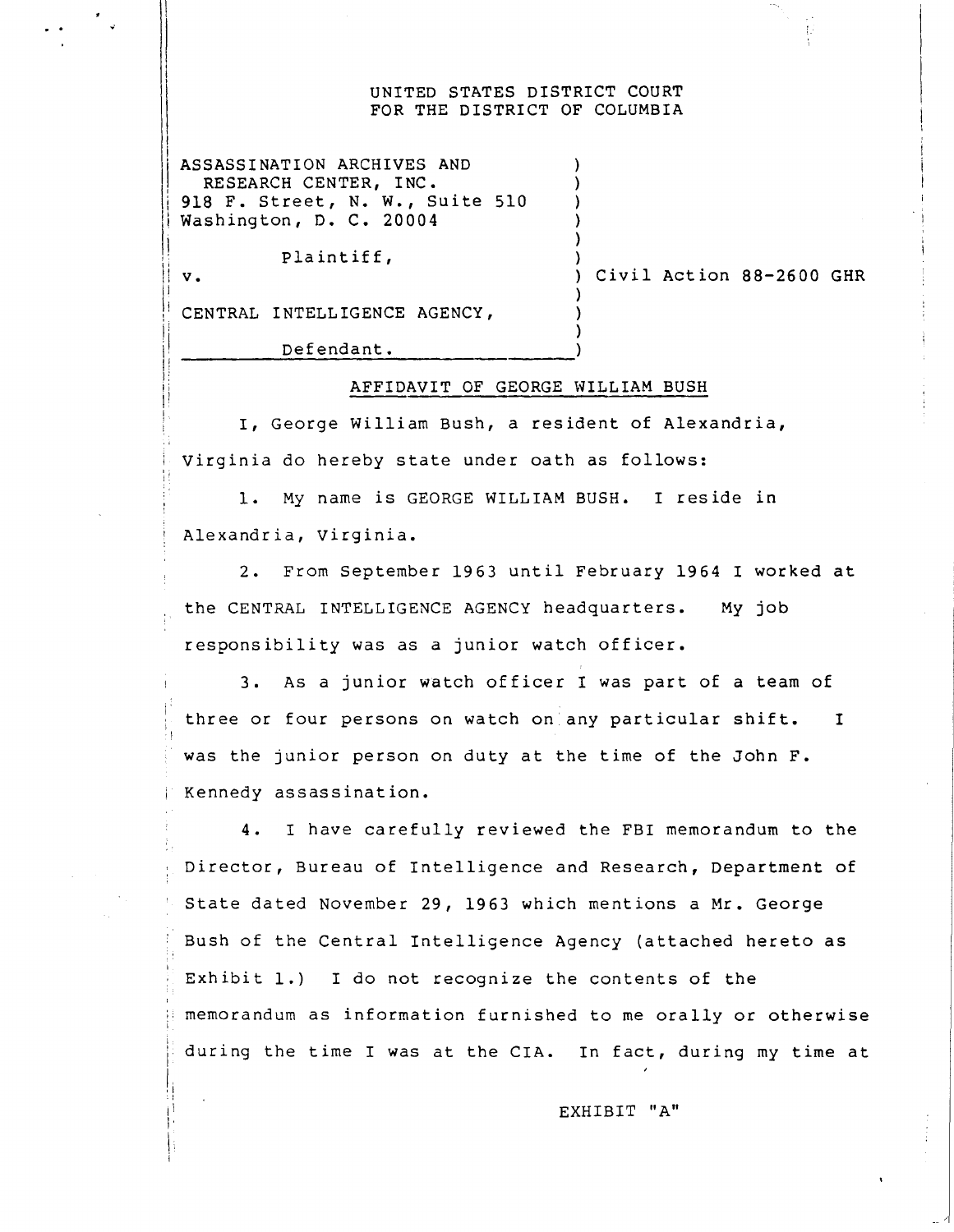the CIA I did not receive any oral communications from any government agency of any nature whatsoever. I did not receive any information relating to the Kennedy assassination I during my time at the CIA from the FBI .

5. Based on the above, it is my conclusion that I am not the Mr . George Bush of the Central Intelligence Agency referred to in the memorandum .

GEORGE WILLIAM BUS

i

COMMONWEALTH OF VIRGINIA COUNTY OF ARLINGTON, ss:

i

i

Before me, Barbara G. Koeppen, a Notary Public in and for the Commonwealth of Virginia and County of Arlington, personally appeared GEORGE WILLIAM BUSH and acknowledged the foregoing Affidavit to be his free act and deed .

Taken, subscribed and sworn to before me this 21st day of September 1988 by George William Bush.

Notary, Public

My commission expires: 12/18/88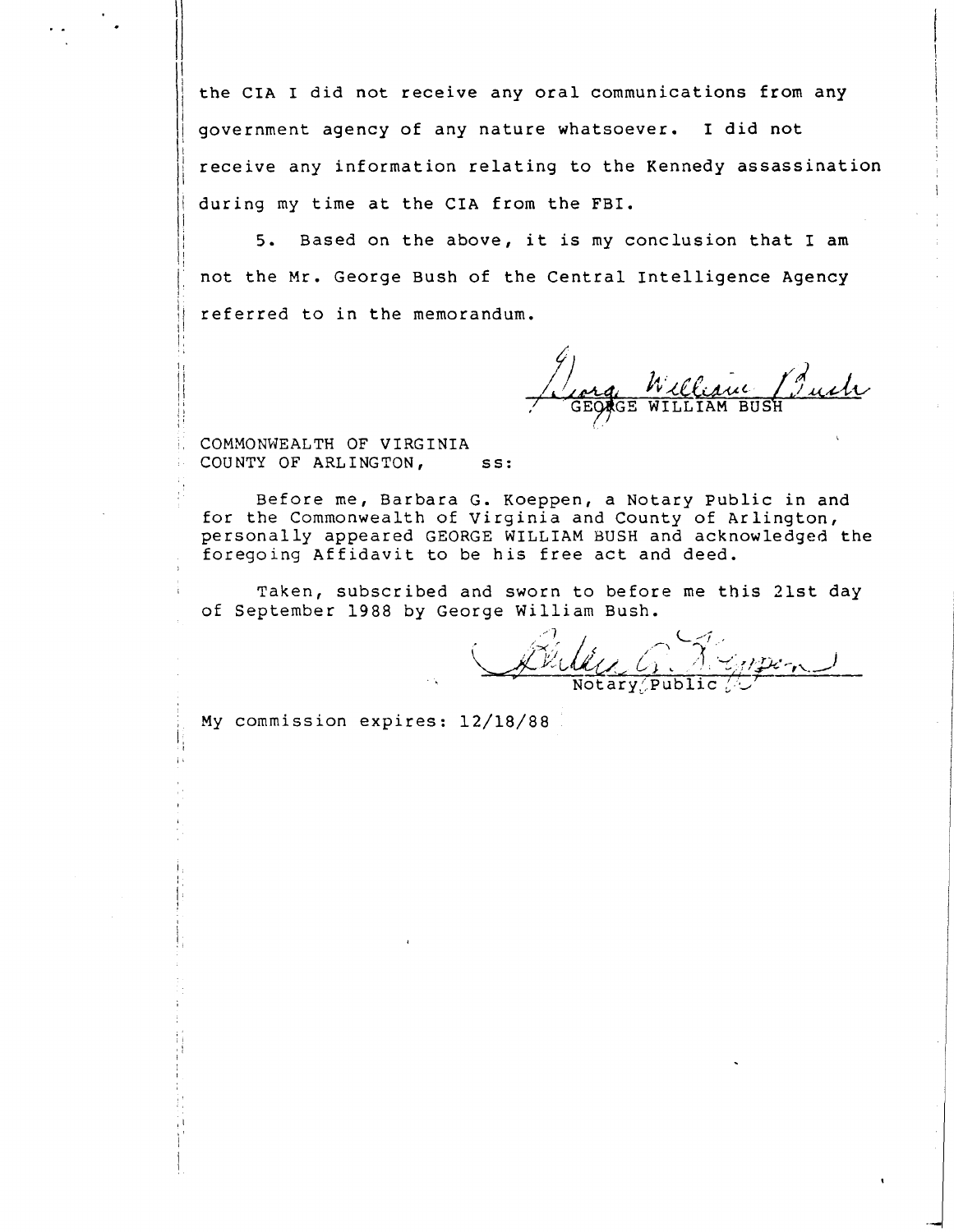

**Kovenber 29, 1963** 

Director<sup>10</sup> Bureau of Intelligence and Research Department of State Annihilar  $\mathcal{L}_{\mathcal{I}}(\mathcal{I})$  , i.e. AA A ARCABON ERANDO

John Edgar Hoover, Director, Front 2 OSA KATIKE ORA MARKATER (1888) IS Xesassination of President John P. Kruffot (\* Eubjecti ROVECBER 22. 1963 ACAMERINAMENTAL

. Our Miami, Florida, Office on November 23, 1963, sdylaed that the Office of Coordinator of Cuban Affairs in Miami advised. that the Department of State feels some misquided enti-Castro Will group might capitalize on the present situation and undertake an unauthorized raid sgainst Ouba, believing that the assassination of Fresident John F. Kennedy might herald a change in U. S. policy. which is not true. I have a find that high fight

2020年11月10日,安排大臣开启建设的大学院皇帝表示了张秀的产生。

**SERNEY Cur sources and informants familiar with Cuban matters in** the Kisai area advice that the general feeling in the anti-Castro  $\forall \mathcal{F}$  . Onten consumity is one of stunned distellef and, even smong those, the did not entirely agree with the President's rolley concerning. Coba, the feeling is that the President's death represents a great lors not only to the U. S. but to all of letin Auctica. These the leourced know of no plans for unauthorized action against Cube.  $\bar{c} = \bar{c}$  . An informant who has furnished reliable information in the past and who is close to a scall pro-Castro group in Hissi ga has edvised that these individuals are afraid that the essassination of the Fresident may result in strong repressive measures being Taken shainst them and, although pro-Castro in their feelings, regret the assassination. We will show when we will

<u>તે અને એક સ્ટોર્ટ કરવામાં આવેલા અને આ પ્રકાશિક કરી છે. આ પ્રકાશિક કરવામાં આવેલા આ પ્રકાશિક કરવામાં આવેલા જેવી</u><br>જેવી તેની પ્રકાશિક કરવામાં આવેલા આ પ્રકાશિક કરવામાં આવેલા આ પ્રકાશિક કરવામાં આવેલા આ પ્રકાશિક કરવામાં આવેલા આ  $\equiv$ . The substance of the forty line information was orally- $\pi$ ujnishq $\eta$ iya Nr $_{\epsilon}$ ççorge Dush of the Central Intelligence Agopcy and [Coltain William Light] of the Defence Intelligence Agency on Vöjmber 23, 1963 bý fir. V. T. Forsyth of this Bureau : 11 et 91 **Experient of Haval Antellingnes** DONJWEIT DIE:  $\mathcal{C}$ Early give a give explore to the post & I.EC'0  $\frac{1}{2}$ YHI: : gcd  $\frac{1}{2}$  (12)  $\Gamma$  raisme unt  $\Box$ 

 $K\times L$ , fr.  $T$  7

 $7k/3$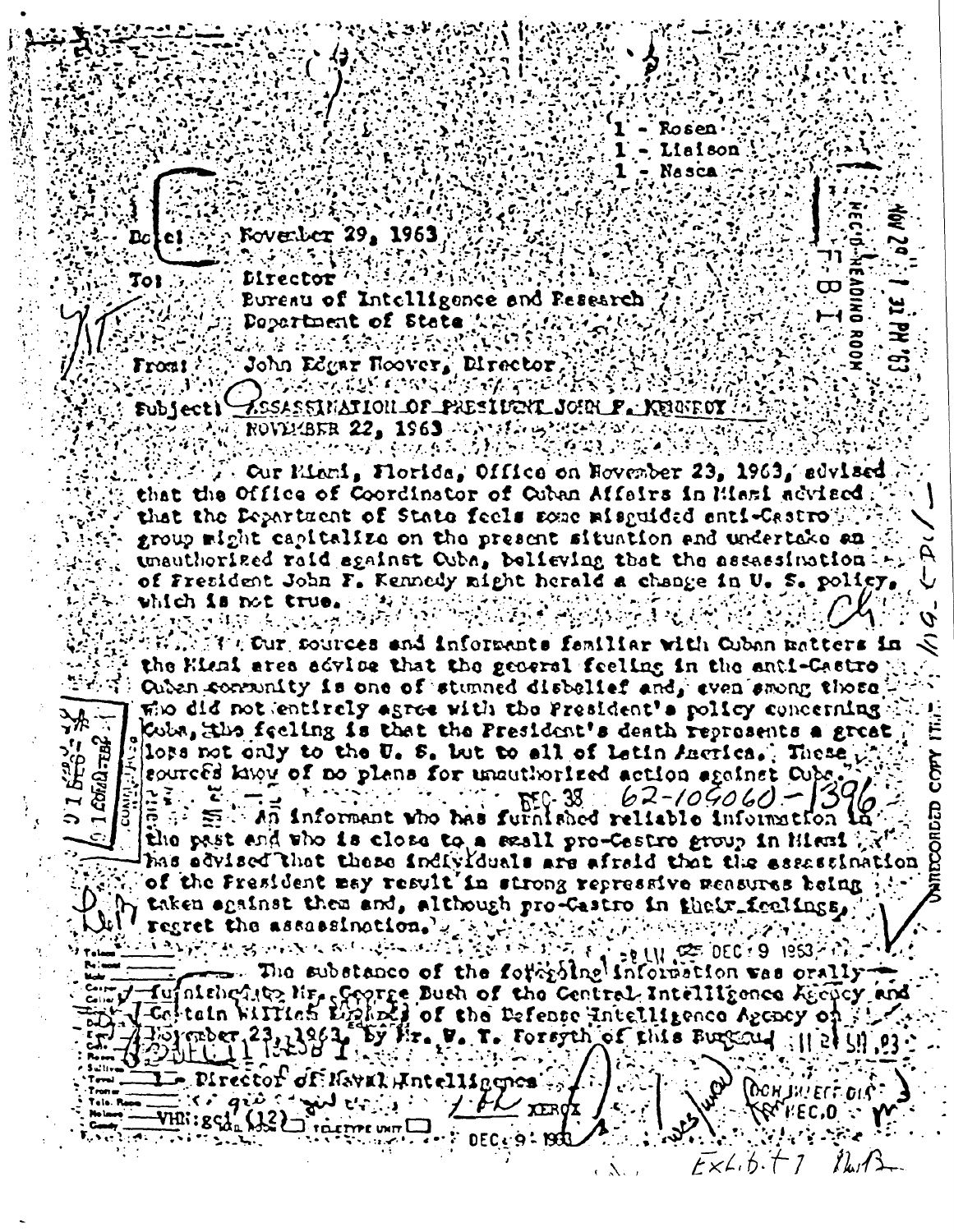- Director : W. Director Strait Western Research<br>
2: De Situat of State<br>
2: De Situat of State<br>
2: De Situat of State<br>
2: De Director<br>
2: De Director<br>
2: Decettral Intelligence Agency<br>
2: 2: Attention<br>
2: Attention<br>
2: Decety Piector,
	-
	-
	-
	- Attentions Chief, Counterintelligence Division
		-
		-
	-
	-
	- Arion Attention (Chief, Security Division 1999) SirFrie Bofenso Intelligence Agency 34 14 15 14 15
		-
		- SAN ANG PANGANANG PANG
	- $\mathcal{L}^{\mathcal{A}\mathcal{R}}$  $\mathcal{F}$  1 - Mr. J. Walter Yesgley A Assistant Attorney Ceneral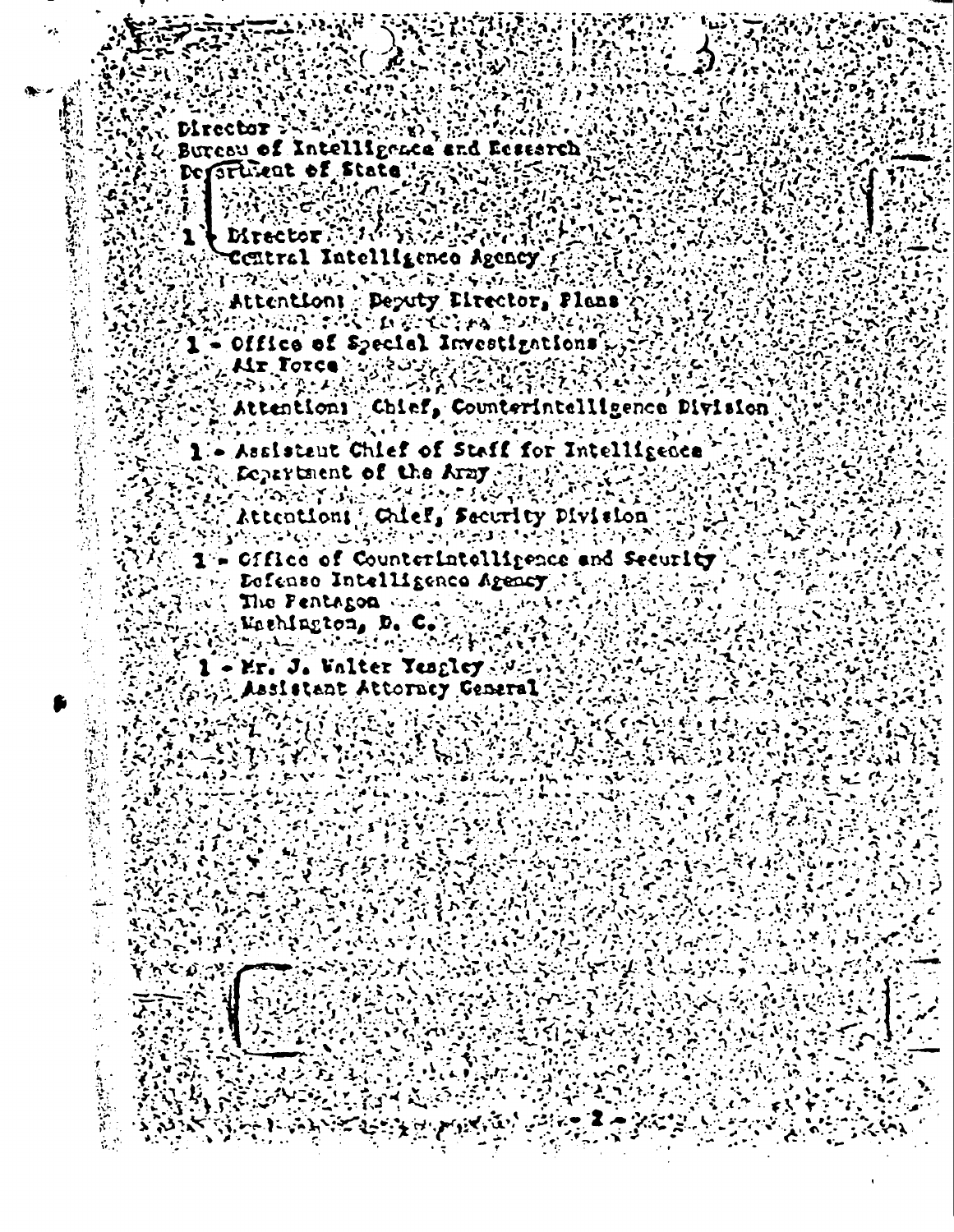

 $\sim S$ 

μ,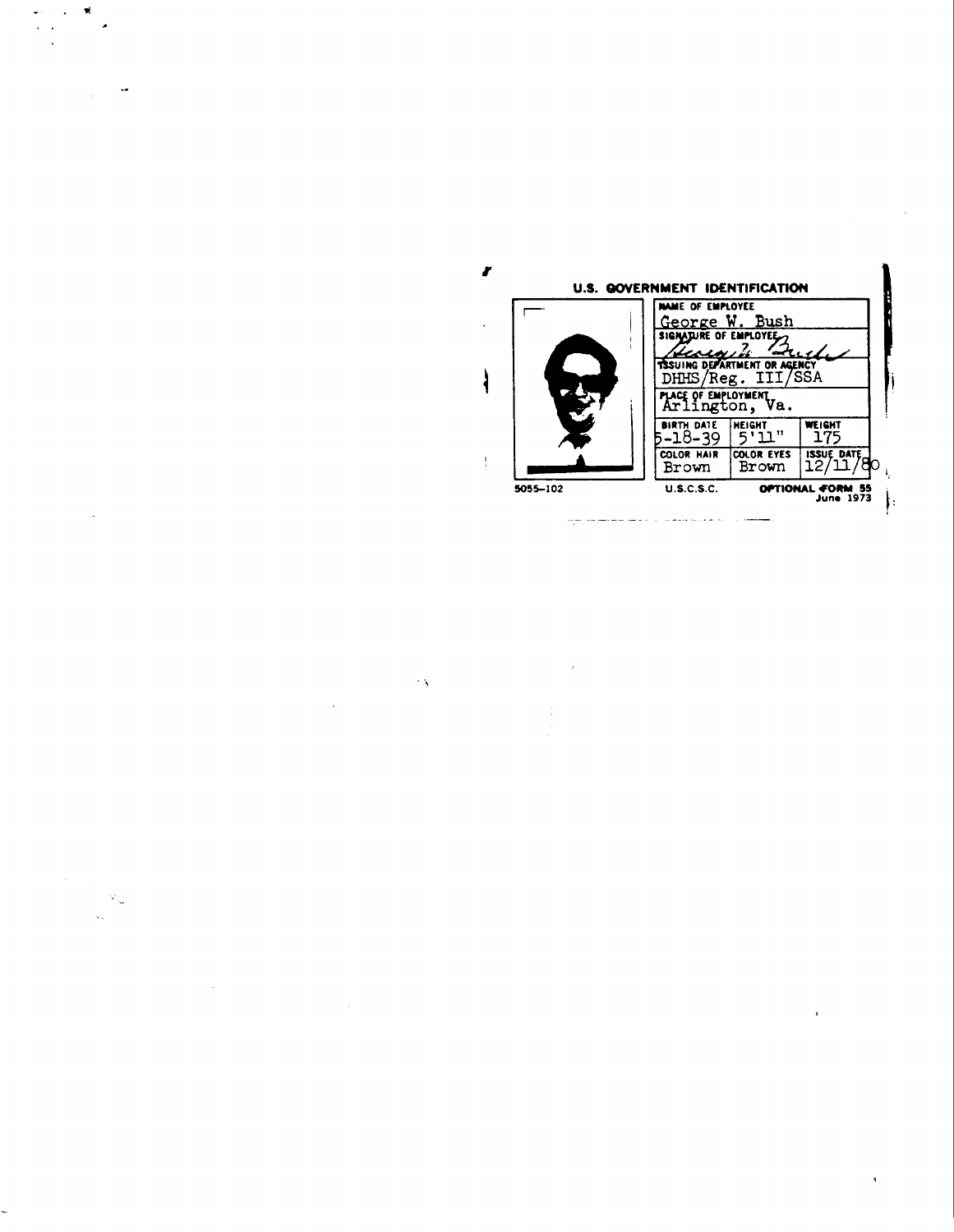| <b>SERIAL</b>            | SOCIAL SECURITY ACCOUNT NUMBER                                                                                                                                                                                                                                                                                                        |
|--------------------------|---------------------------------------------------------------------------------------------------------------------------------------------------------------------------------------------------------------------------------------------------------------------------------------------------------------------------------------|
| N <sub>2</sub><br>817071 | 576-42-3560                                                                                                                                                                                                                                                                                                                           |
|                          | TITLE OR POSITION OF EMPLOYEE                                                                                                                                                                                                                                                                                                         |
|                          | Claims Representative                                                                                                                                                                                                                                                                                                                 |
|                          | HALLAND THE ISSUING OFFICER SHIPBTURE OF ISSUING OFFICER                                                                                                                                                                                                                                                                              |
|                          | Principal Reg'l Off                                                                                                                                                                                                                                                                                                                   |
|                          | IF FOUND DROP IN ADY U.S. MAILBOX                                                                                                                                                                                                                                                                                                     |
|                          | Postmaster:---postage guaranteed. Return to: General Services<br>Administration, Federal Supply Service, Region 3, Washington,<br>D.C. 20407. Attention: Standard Forms Service Officer.<br>Property of the U.S. Government. Counterfeiting, alteration, or<br>misuse is a violation of Sections 499 and 701, Title 18, U.S.<br>Code. |
|                          | $GPO: 1978O - 258-967$                                                                                                                                                                                                                                                                                                                |

 $\mathcal{L}_{\text{max}}$ 

 $\sim$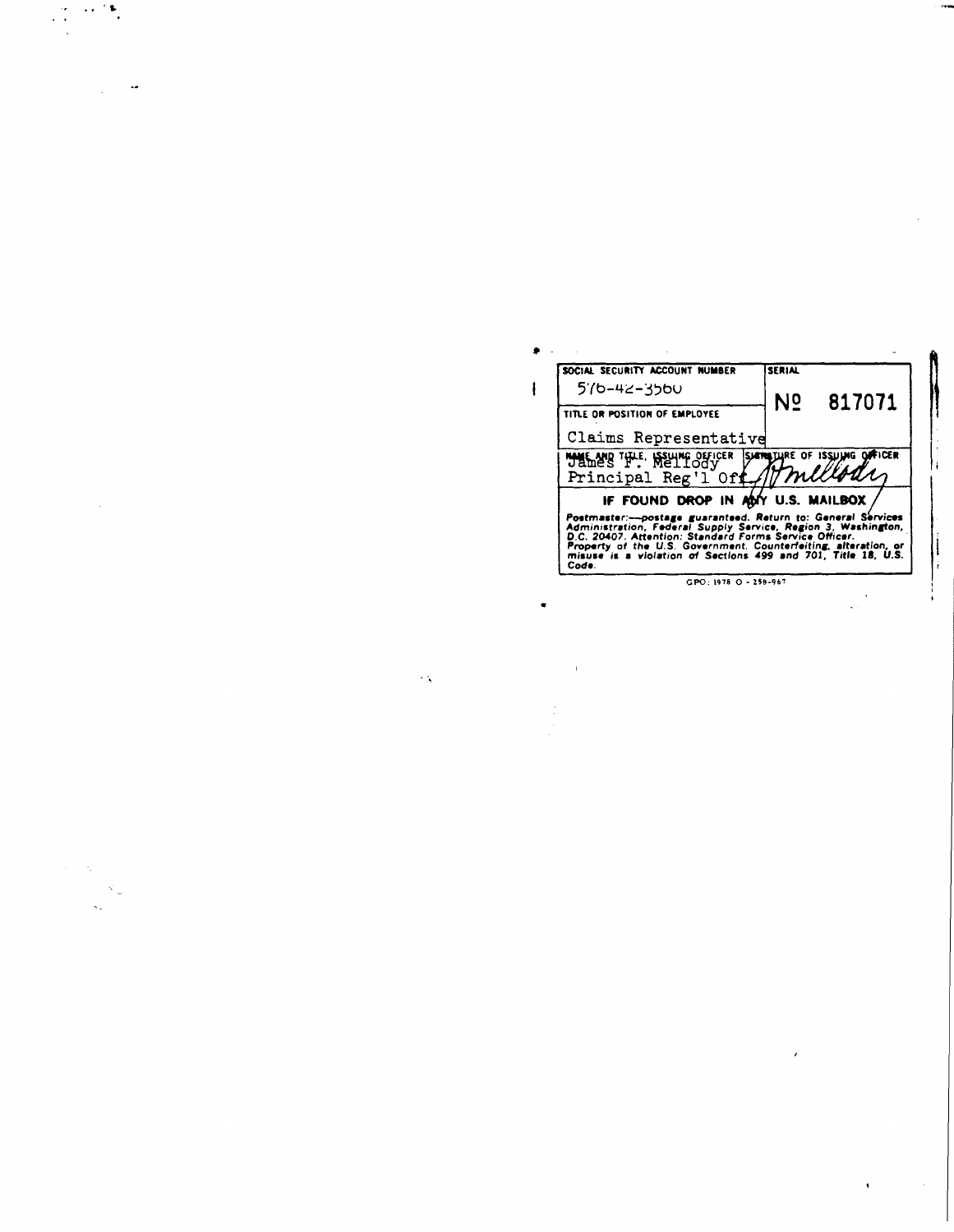# '63 F.B.I. Memo Ties Bush to Intelligence Agency

WASHINGTON, July 10 (AP) – Vice seph McBride, also quoted an unidenti- said. "We neither confirm nor deny." President George Bush may have worked for the Central Intelligence the intelligence community" as saying Agency in 1963, more than a decade before becoming its Director, according to a magazine article that cites a recently discovered Federal Bureau of Investigation memorandum.

Mr. Bush denied the report through a spokesman.

The Nation magazine, in its current issue, quotes a memo of Nov. 29, 1963, from J. Edgar Hoover, the bureau's Director at the time, to the State Department about the assassination of President John F. Kennedy.

In the memo, according to the magazine, Mr. Hoover stated that the bureau had briefed "Mr. George Bush of the Central Intelligence Agency" on the reaction of Cuban exiles in Miami to the assassination .

The magazine article, written by Jo-

fied source "with close connections to Mr. Bush "started working for the agency in 1960 or 1961, using his oil business as a cover for clandestine activities ."

Stephen Hart, <sup>a</sup> spokesman for the Vice President, said that he had talked to Mr. Bush about the story and that the Vice President denied any involvement with the agency before President Ford named him its Director in 1975

"He was an oilman in the early 1960s, and in 1963 he was running for the Senate," Mr. Hart said.

Bill Devine, a spokesman for the intelligence agency, declined to comment on the possibility that Mr. Bush, or someone else with that name, worked for the agency in the 1960s.

"It's our 'standard policy on allegations that people have worked for the  $C.I.A.$  or that sort of thing," Mr. Devine  $\int$  of how it operated."

The magazine said Mr. Hoover's memo was recently discovered among 98,755 pages of bureau documents released in 1977 and 1978 in connection lawsuits brought under the Freedom of Information Act.

At the time the memo was written, Mr. Bush was running the Houstonbased Zapata Off-Shore Company, which the magazine said gave Bush an opportunity to do extensive overseas travel, including trips throughout the Caribbean. In 1964, Mr. Bush ran unsuccessfully for the Senate.

In his 1987 autobiography, "Looking Forward," Mr. Bush calls his appointment to head the agency "a real shocker" in light of his background as a "non-professional outsider  $-$  and a politician to boot." However, Mr. Bush also notes in the book that "I'd come to the C.I .A . with some general knowledge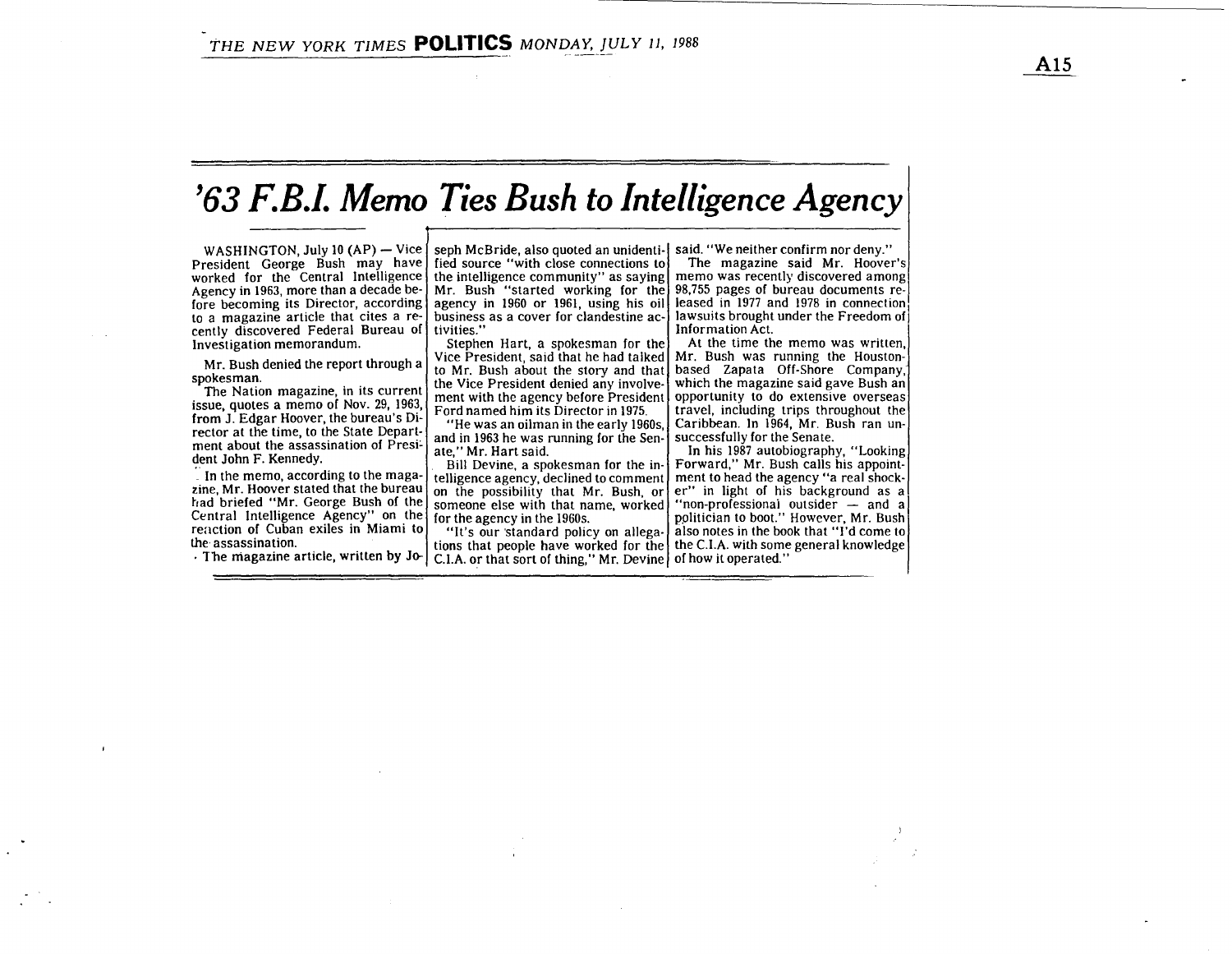Bush, George H. W.

5525 Briar Houston, Texas

 $1001$ 2734 !<br>Y528 !  $6 - 64$ 

 $12 - 63$ 

A TERRITORIA

 $62 - 109000 - 238$  $-2143$ <br>- 3379

89-43-1001 p. 7,

89-43-4528 p. 4,

 $-2734$  p. 213,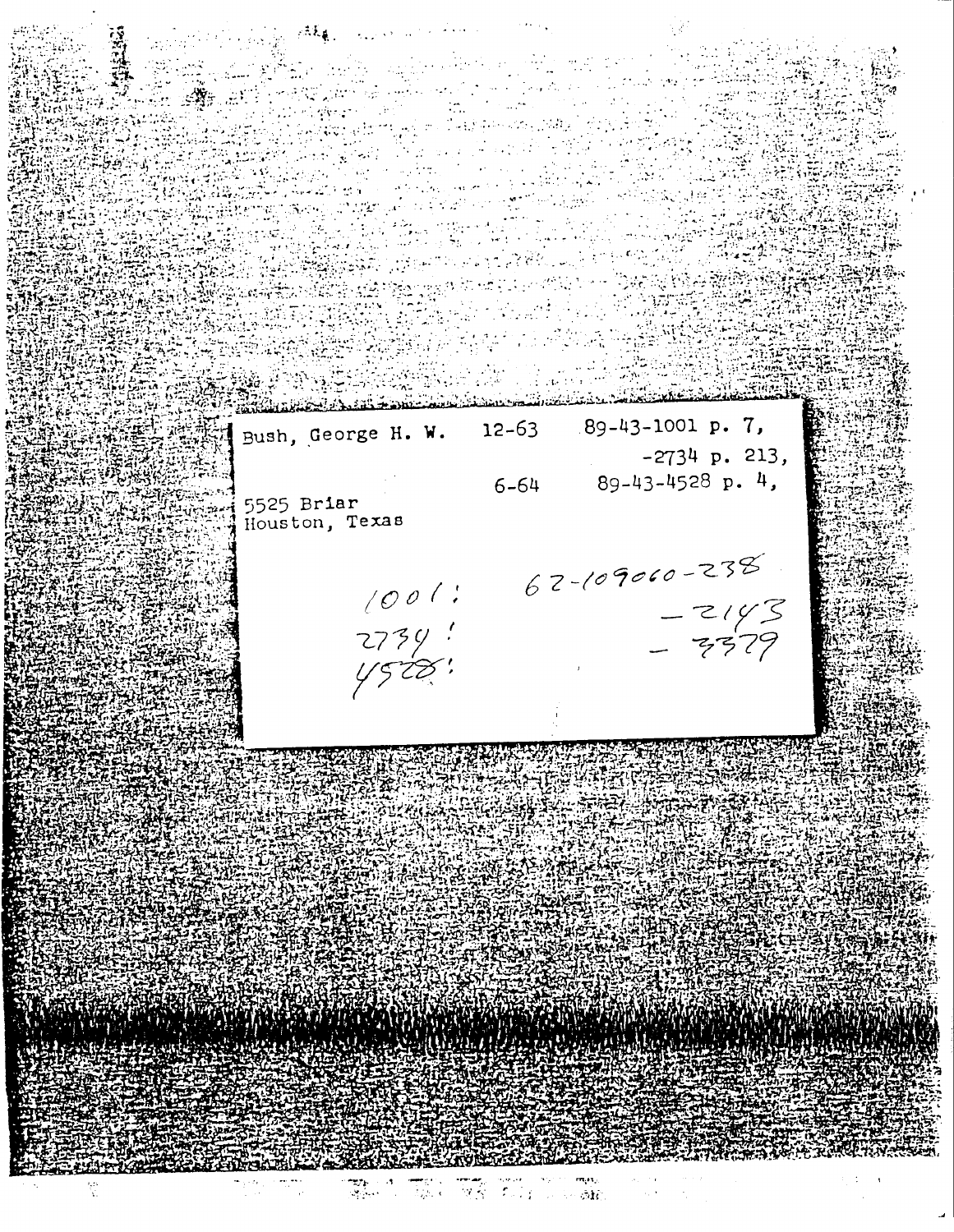## 'Not me,' says Bush

The Nation magazine has tracked down the elusive George William Bush, and he says he is not the guy who was briefed by the FBI following the assassination of John F Kennedy. This Mr. Bush, according to The Nation, lives in Alexandria and is an employee of the Social Security Administration. GWB did work at the CIA at the time when, according to <sup>a</sup> memo signed by J. Edgar Hoover, "George Bush" was briefed. But he told The Nation he was a researcher and never received any interagency briefings.

The Nation contends that the person briefed was George Herbert Walker Bush, currently vice president of the United States. The CIA, in a rare public comment, denied that and put out the name of George William Bush; "whereabouts unknown," who worked the night watch at the agency at that time.

GHWB, who headed the CIA under Gerald Ford, says he was in the oil business in Texas at the time the FBI briefed "George Bush" at the CIA. He says he doesn't have any idea what The Nation is talking about in suggesting that he had CIA ties in the early 1960s.

Joseph McBride, the author of The Nation stories, tracked down GWB and checked out some of the background information he provided. "In the Alice in Wonderland world of intelligence, there is always the possibility that people are not who they say they are," Mr. McBride says.



# The Mashington Times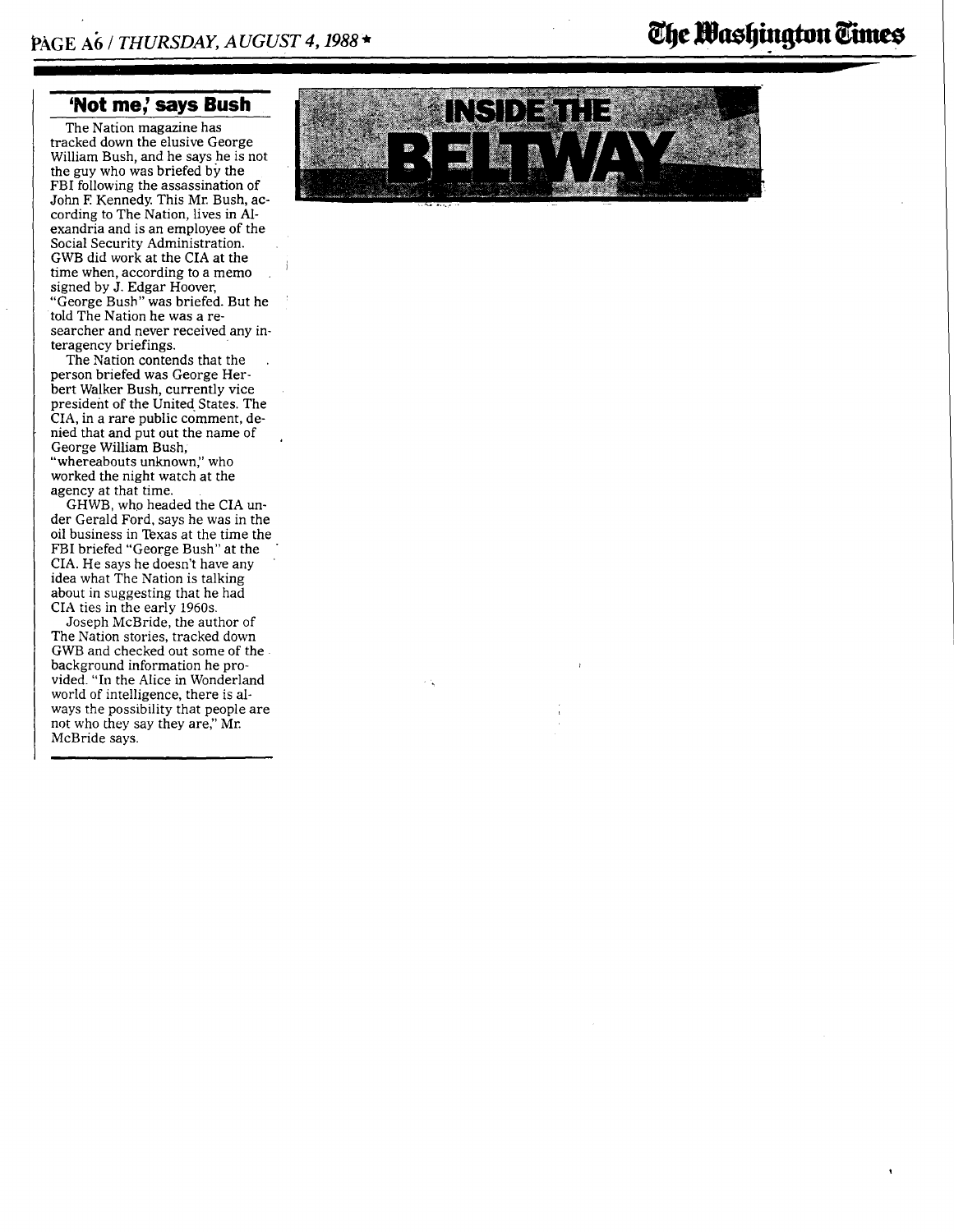FEDERAL BUREAU OF INVESTIGATION

 $\frac{1}{\sqrt{2}}$ 

| Report mode by<br><b>E OF CASE</b><br>SA RUBERT <sup>T</sup> P. GEMBERLING<br><b>"CHANGED"</b><br><b>ASSASSINATION OF JOHN</b><br>CHARACTER OF CASE<br>FITZGERALD KENNEDY,<br>11/22/63, DALLAS, TEXAS<br>MISCELLANEOUS - INFORMATION CONCERNING<br>a gund l<br>Title is marked changed to delete the name LEE HARVEY<br>OSWALD, in view of the fact that such report contains the results<br>of investigation with respect to allegations received against persons'<br>other than LEE HARVEY OSWALD.<br>REFERENCES:<br>Report of SA ROBERT P. GEMBERLING, dated 12/10/63, captioned,<br>LEE HARVEY OSWALD, aka. IS-R-CUBA"; and<br>Bureau teletype to all SACS, dated 12/12/63, captioned, "LEE HARVEY<br>OSWALD. IS-R" and "JACK L. RUBY, aka; LEE HARVEY OSWALD, aka-<br>VICTIM.<br>Capes noted as<br>distinged,<br>$R_{B,12}/k/7k$<br>$2\int_{\rho_{A^2},\rho_{A^2}}^{\rho_{A^2}}\frac{d\sigma^2(\frac{1}{\sqrt{2}})}{d\sigma^2(\frac{1}{\sqrt{2}})}\,d\sigma^2(\frac{1}{\sqrt{2}})$<br>LEADS:<br>All future leads in this case will be reported by letterhead<br>DESTROYED-<br>of write in spaces helsw<br>ls Charge<br>rios mode:<br><b>JAN</b> 231973<br>REC-1<br>62<br>109065<br>$(62 - 109060)$<br>- Bureau<br>10.<br><b>, Dallas</b> (89-43)<br>$\mathbb{R}$ c $\mathbb{R}$<br>DEC<br>$21 - 1062$<br>$\bullet$<br><b>FORTELON</b><br>$\mathcal{C}$<br>50 <sup>7</sup> | ortlag Office<br><b>DALLAS</b> | Office of Origin<br><b>DALLAS</b> | Date<br>12/18/63 | Investigative Pariod<br>$11/22 - 12/17/63$ |                  |
|--------------------------------------------------------------------------------------------------------------------------------------------------------------------------------------------------------------------------------------------------------------------------------------------------------------------------------------------------------------------------------------------------------------------------------------------------------------------------------------------------------------------------------------------------------------------------------------------------------------------------------------------------------------------------------------------------------------------------------------------------------------------------------------------------------------------------------------------------------------------------------------------------------------------------------------------------------------------------------------------------------------------------------------------------------------------------------------------------------------------------------------------------------------------------------------------------------------------------------------------------------------------------------------------------------------------------------------------------------------------------------|--------------------------------|-----------------------------------|------------------|--------------------------------------------|------------------|
|                                                                                                                                                                                                                                                                                                                                                                                                                                                                                                                                                                                                                                                                                                                                                                                                                                                                                                                                                                                                                                                                                                                                                                                                                                                                                                                                                                                |                                |                                   |                  |                                            | Typed Bys<br>mja |
|                                                                                                                                                                                                                                                                                                                                                                                                                                                                                                                                                                                                                                                                                                                                                                                                                                                                                                                                                                                                                                                                                                                                                                                                                                                                                                                                                                                |                                |                                   |                  |                                            |                  |
|                                                                                                                                                                                                                                                                                                                                                                                                                                                                                                                                                                                                                                                                                                                                                                                                                                                                                                                                                                                                                                                                                                                                                                                                                                                                                                                                                                                |                                |                                   |                  |                                            |                  |
|                                                                                                                                                                                                                                                                                                                                                                                                                                                                                                                                                                                                                                                                                                                                                                                                                                                                                                                                                                                                                                                                                                                                                                                                                                                                                                                                                                                |                                |                                   |                  |                                            |                  |
|                                                                                                                                                                                                                                                                                                                                                                                                                                                                                                                                                                                                                                                                                                                                                                                                                                                                                                                                                                                                                                                                                                                                                                                                                                                                                                                                                                                |                                |                                   |                  |                                            |                  |
|                                                                                                                                                                                                                                                                                                                                                                                                                                                                                                                                                                                                                                                                                                                                                                                                                                                                                                                                                                                                                                                                                                                                                                                                                                                                                                                                                                                |                                |                                   |                  |                                            |                  |
|                                                                                                                                                                                                                                                                                                                                                                                                                                                                                                                                                                                                                                                                                                                                                                                                                                                                                                                                                                                                                                                                                                                                                                                                                                                                                                                                                                                |                                |                                   |                  |                                            |                  |
|                                                                                                                                                                                                                                                                                                                                                                                                                                                                                                                                                                                                                                                                                                                                                                                                                                                                                                                                                                                                                                                                                                                                                                                                                                                                                                                                                                                |                                |                                   |                  |                                            |                  |
|                                                                                                                                                                                                                                                                                                                                                                                                                                                                                                                                                                                                                                                                                                                                                                                                                                                                                                                                                                                                                                                                                                                                                                                                                                                                                                                                                                                |                                |                                   |                  |                                            |                  |
|                                                                                                                                                                                                                                                                                                                                                                                                                                                                                                                                                                                                                                                                                                                                                                                                                                                                                                                                                                                                                                                                                                                                                                                                                                                                                                                                                                                |                                |                                   |                  |                                            |                  |
|                                                                                                                                                                                                                                                                                                                                                                                                                                                                                                                                                                                                                                                                                                                                                                                                                                                                                                                                                                                                                                                                                                                                                                                                                                                                                                                                                                                |                                |                                   |                  |                                            |                  |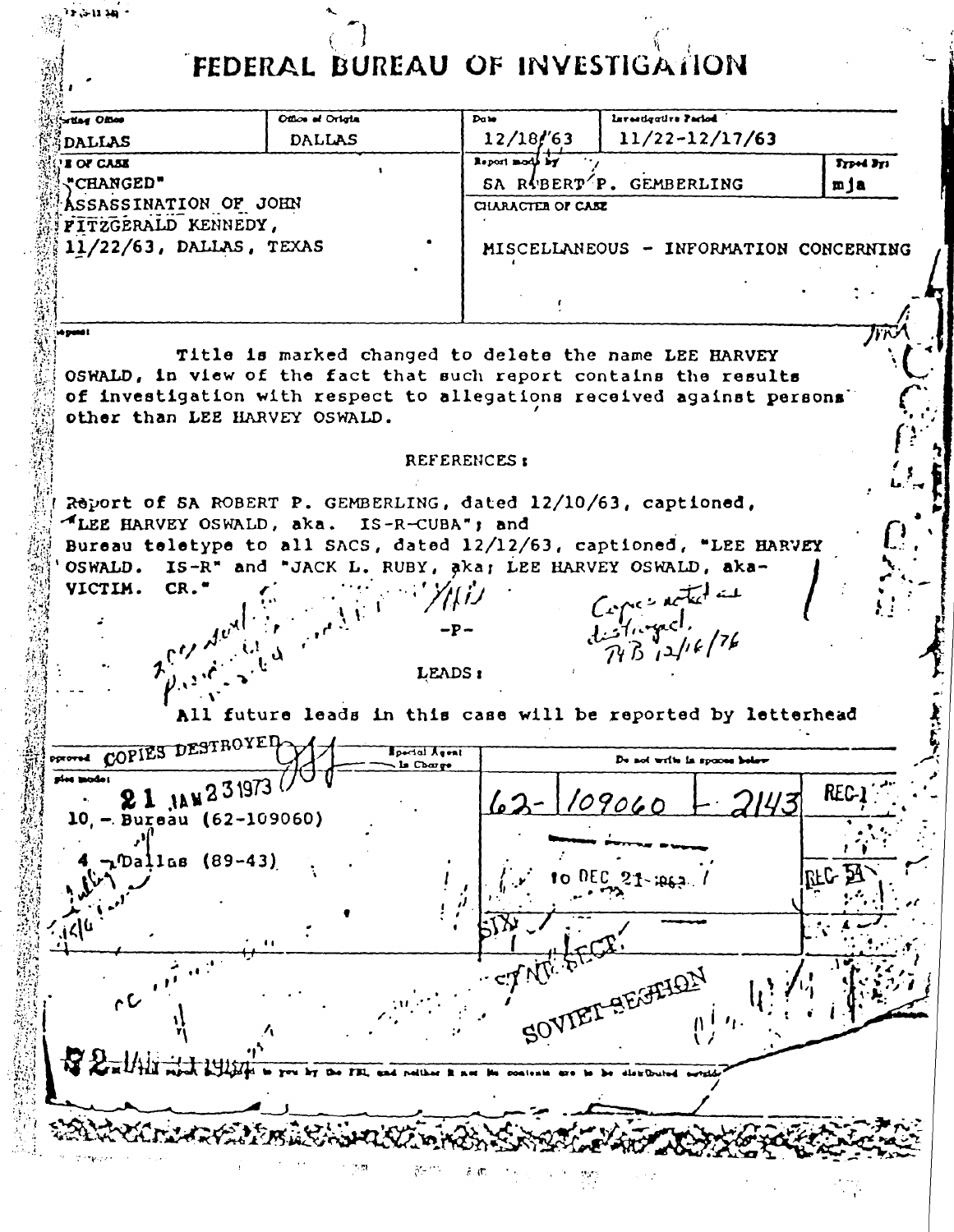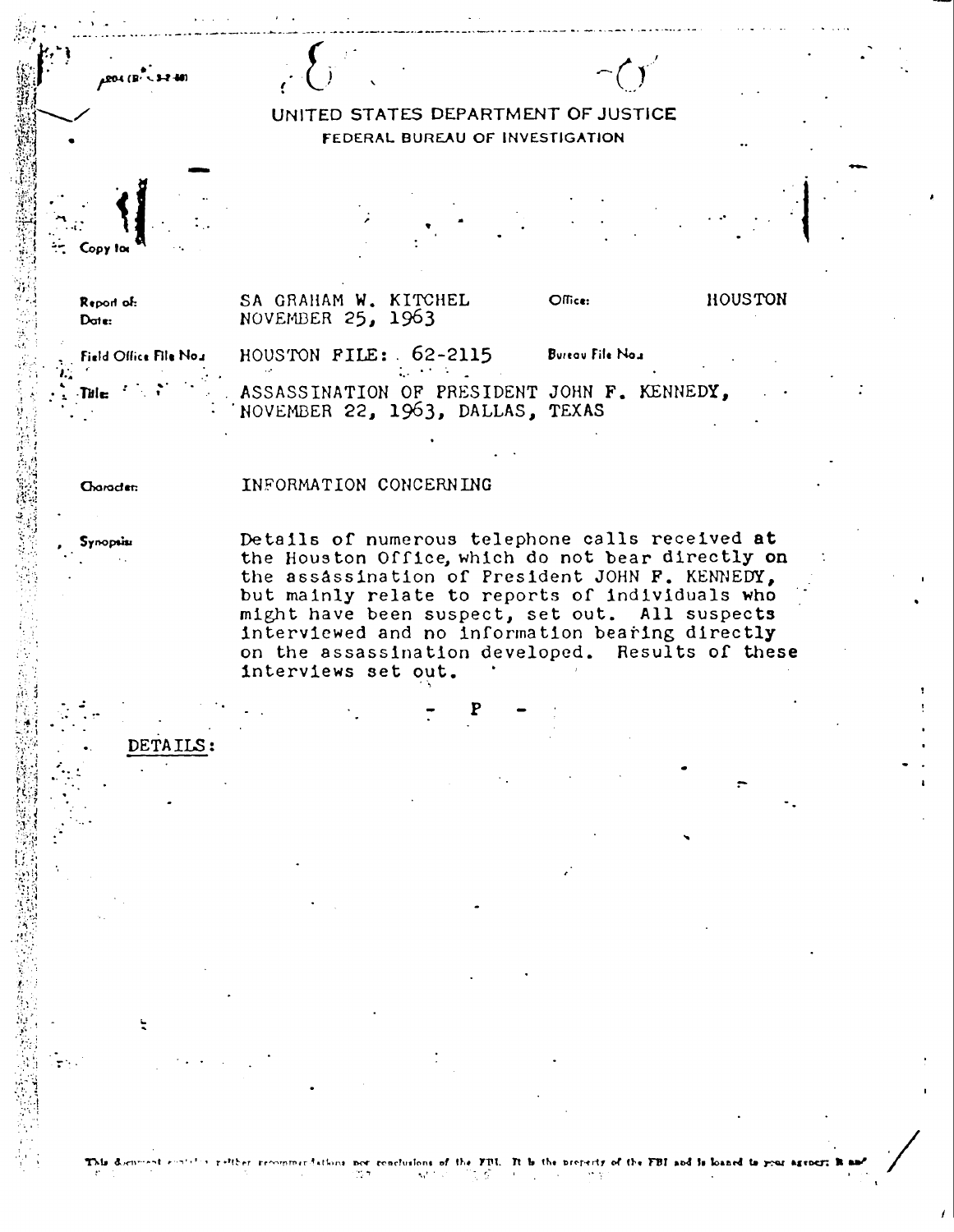1 DL 89-43<br>" KJO :mvs

I xerox inadical sont Wr: (Mic) MOSAL

 $Lw,jE.S.J.$ 

Re : JAMES MILTO nMOTT /b

dolft

 $V_{\rm{eff}}^{\rm{E}}$  ,  $\gamma_{\rm{E}}$ 

Houston on November 22, 1963 advised that GEORGE H. WOBUSH, a reputable businessman, furnished information to the effect that JAMES PARROTT has been talking of 'killing the President when he comes to Houston . A check with Secret Service at Houston, Texas revealed that agency had a report that PARROTT stated in 1961 he would kill President KENNEDY if he got near him .

213

 $7231$ 

 $\mathcal{R}(\mathbb{R}^n)$  . We can expect the  $\mathcal{R}(\mathbb{R}^n)$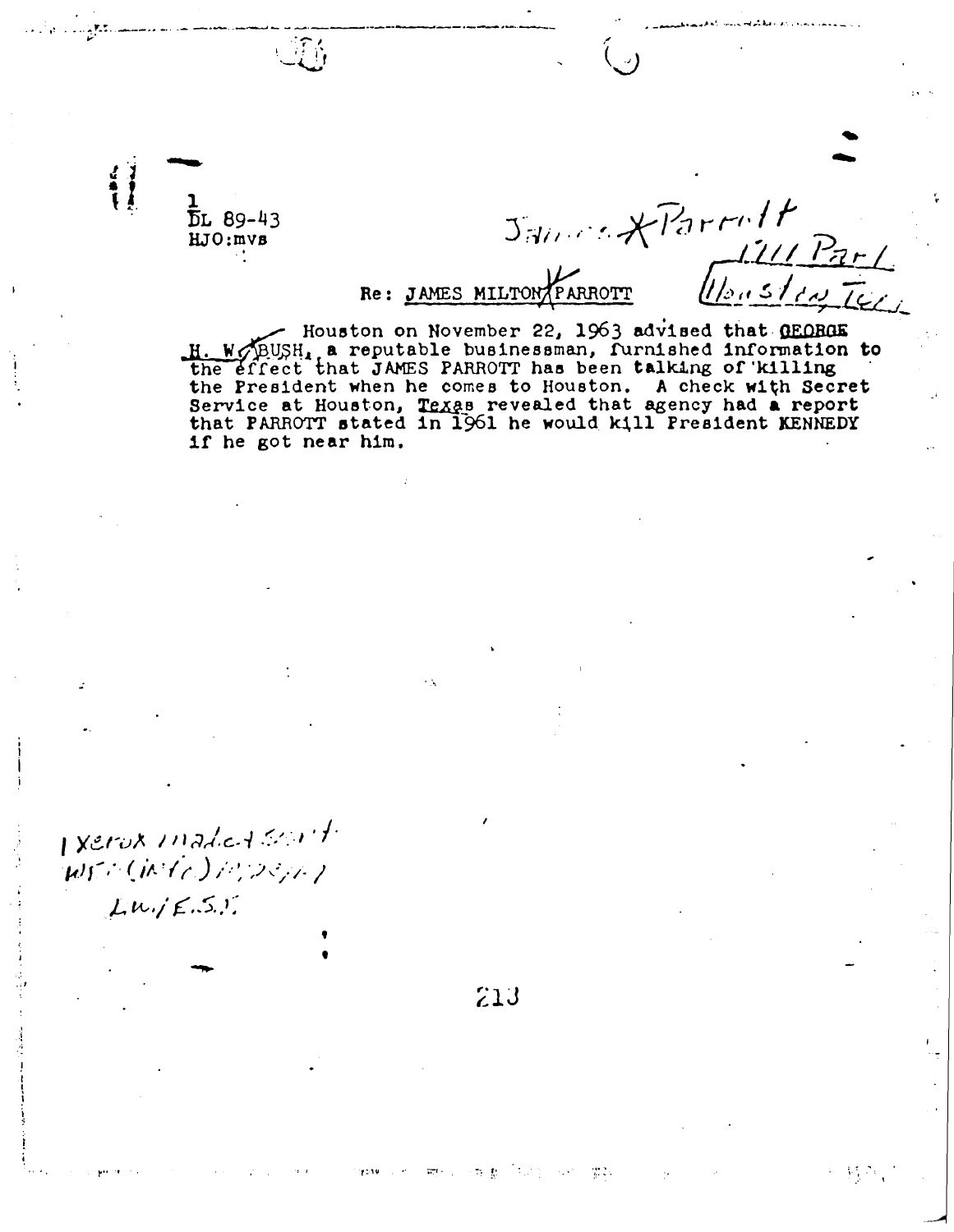

### JAMES MILTON PARROTT

On November 23, 1963, Houston advised of the following concerning JAMES MILTON PARROTT:

 $\bullet$ 70

JAMBS MILTON PARROTT, 1711 Park, Houston, Texas, interviewed. States he has never made threats against life of President and has no knowledge of assassination except what he has read in newspapers and heard over radio and television. PARROTT's location in Houston during pertinent period verified.

Derra Garage and WFA(IN(v) 11/23/1;  $LW_1/E_1S_1L_2$ 

214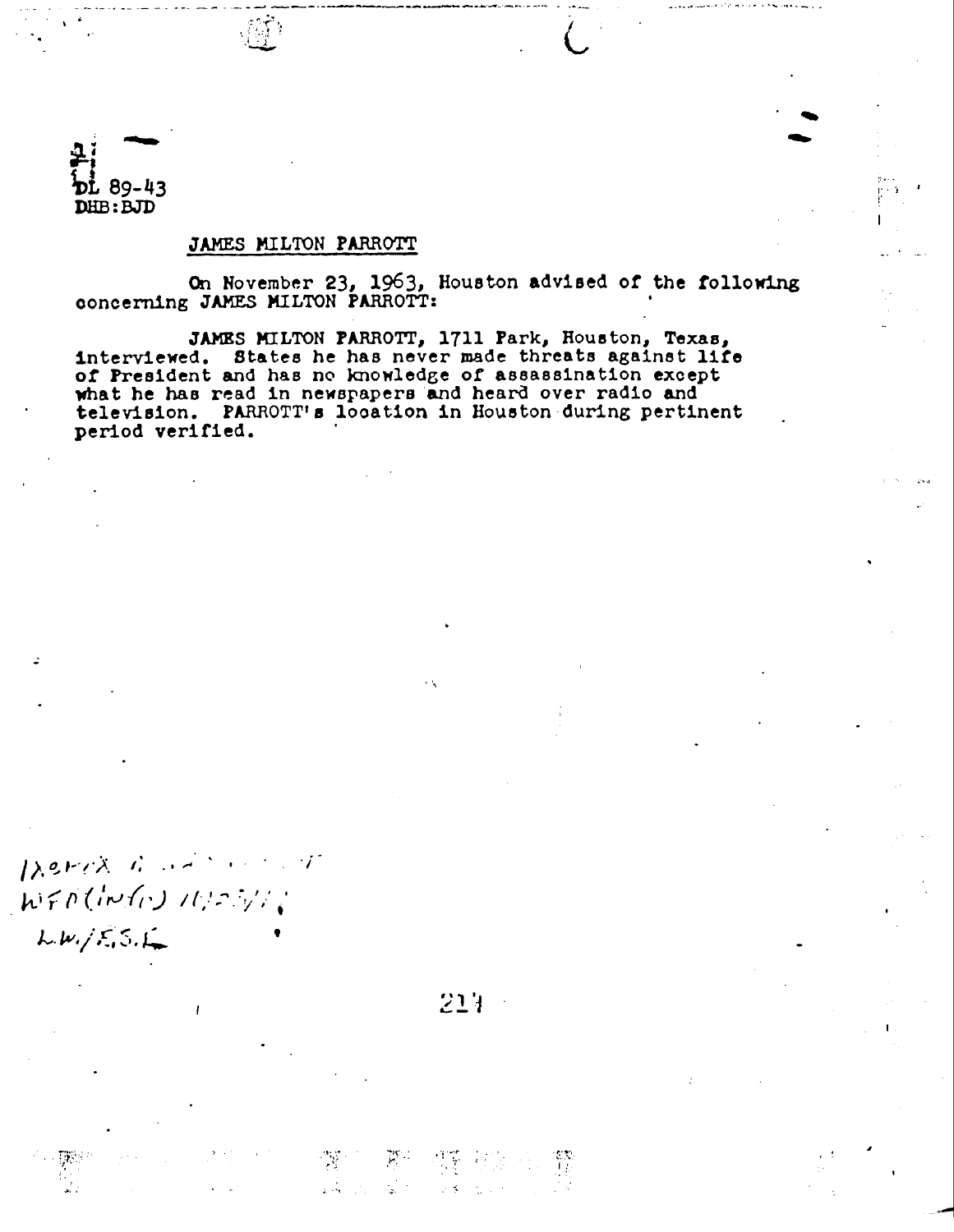EXHIBIT "B"

On November 22, 1963, Mr. GEORGE H. W. BUSH, 5525 Briar, Houston, Texas, telephonically advised that he wanted to relate some hear say that he had heard in recent weeks, date and source unknown. He advised that one JAMES PARROTT has been talking of killing the President when he comes to. Houston. 4. 1

PARROTT is possibly a student at the University of Houston and is active in politics in the Houston area.

The following investigation was conducted by SAS WILLIAM J. SCHMIDT and KENNETH B. JACKSON at Houston,

 $\int_{0}^{1}$ . TEXUS  $\mu^{\mu}$  on November 22, 1963, Mrs. ETHEL INEZ PARROTT, 1711 Park, advised she is the mother of JAMES PARROTT who resides with her at 1711 Park. She advised JAMES was not at home but was expected back shortly. She advised he had been home all day helping her care for her son GARY WAYNE PARROTT whom they brought home from the hospital yesterday after he had an operation. operation.

المستوفية والمتوافق Mrs. PARROTT advised that shortly after 100 P.M. a Mr. REYNOLDS came by their home to advise them of the death of President KENNEDY, and talked to her-son JAMES  $\cdot$  : PARROTT about painting some signs at Republican Headquarters<br>on Waugh Drive. P. 4. 1. 1936 Radau N.M  $B.4.1.1736$  Ratco, N.M.

 $\mathcal{L}(\mathbf{x}) = \mathcal{L}(\mathbf{x}) = \mathcal{L}(\mathbf{x})$ 

On November 22, 1963, JAMES MILTON/PARROTT, 1711 Park, advised he is a member of the Young Republicans and has been active in picketting members of the present administration who come to Houston. He advised he was recently one of the picketts at the Rice Hotel when Secretary RUSK was in town.

PARROTT advised he has been in Houston the entire day and most of this time until this evening at home. He  $^{+1}$ advised at approximately 1:30 P.M. ; KERNEY REYNOLDS, who is'' also a member of the Young Republicans, came by his house to tell him about the death of the President. He stated REYNOLDS could vouch for the fact he was in Houston at that time .

 $\mathcal{I}_{\mathcal{C}}$  ,  $\mathcal{I}_{\mathcal{B}}$  ,  $\mathcal{P}_{\mathcal{C}}$  ,

**ディキー 製写** 

t

tty n

i

 $1062 - 2115$  $i$  . in ...

Texas: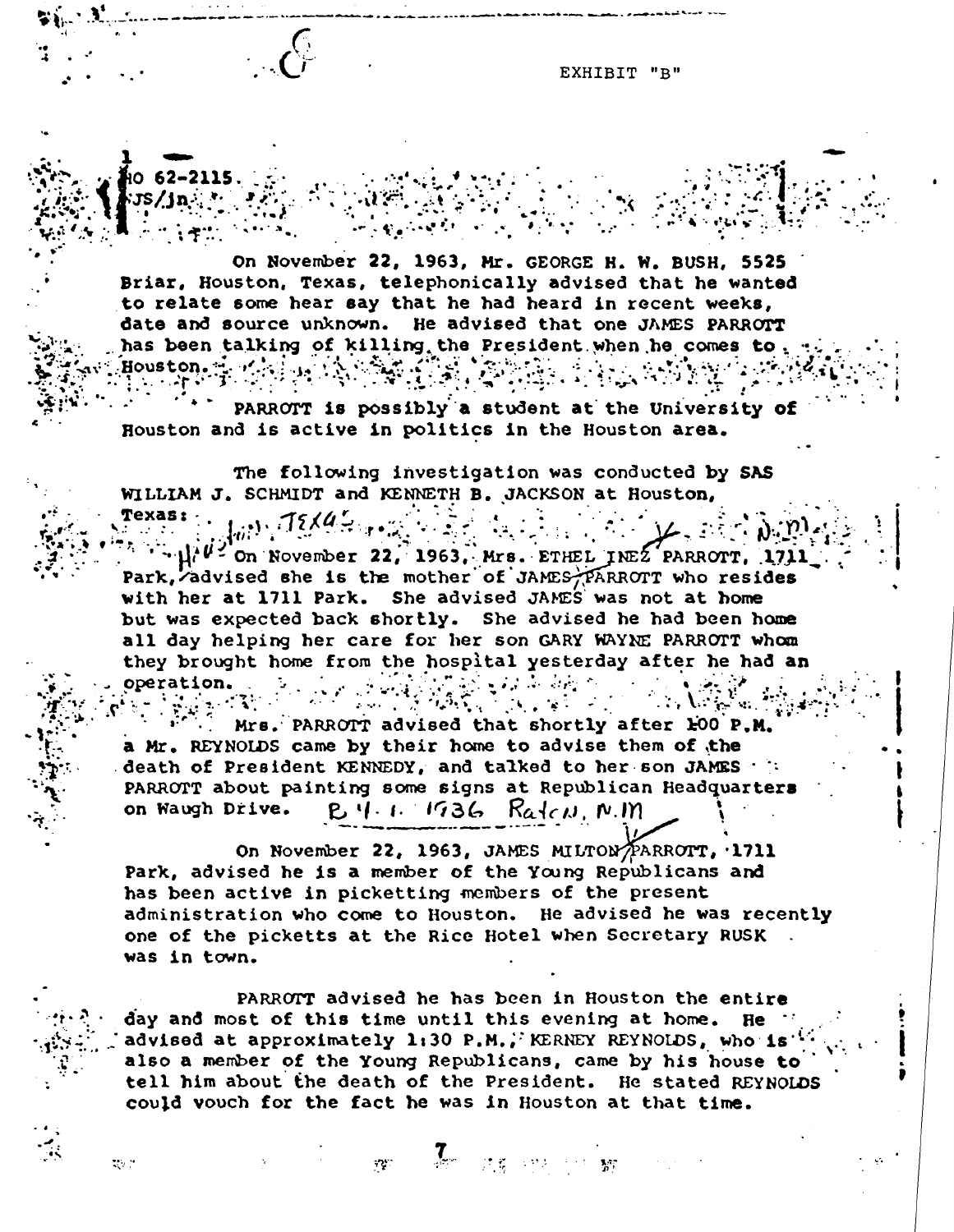He advised in addition to REYNOLDS, the man who lives upstairs from him possibly also saw him during the day. He advised at about 11:00 R.M., he went to his next door neighbor's and used the telephone.<br>Also teams and is a limit of the set model restable to revising which

 $1/\mathbb{Z} \times \mathbb{Z}$ 

 $\cdot \cdot$  (  $\mu$ 

i . <sup>I</sup>

 $\mathcal{N}^{(1)}$ ''PARROTT advised 'he has never 'made any 'threats' 3 . . . . "\_ against' the life of the President and has no knowledge of the assassination except what he has read in the papers and heard on radio and television: .

 $\sum_{i} k_i$ 

 $\blacktriangleright$ 

v

The following description of PARROTT was dotained through questioning and observation:

| Race <sup>+</sup>       | :White.                           |
|-------------------------|-----------------------------------|
| $\cdots$ Sex            | Male                              |
| Date of Birth           | April 16, 1939                    |
| Place of Birth          | Raton, New Mexico                 |
| Height                  | 5'9''                             |
| Weight                  | 218                               |
| Hair                    | $Brown - curly$                   |
| Eyes:                   | $Blue \cdot \cdot \cdot$          |
| Education               | 7th Grade                         |
| Military                | United States Air Force           |
|                         | 8 months, 1959                    |
| <b>Air Force Serial</b> | AF 18532961                       |
| Discharge               | General Discharge under honorable |
|                         | conditions. Recommended by        |
|                         | Psychiatrist                      |
| Employment              | Self employed                     |
|                         | Conservation Sign Company         |
| <b>Relatives</b>        | Mother - ETHEL INEZ PARROTT       |
|                         | 1711 Park                         |
|                         | Brother- DAVIS LEON PARROT        |
|                         | 3901 M, Galveston, Texas          |
|                         | Brother- GARY WAYNE PARROTT       |
|                         | 1711 Park                         |
|                         | Brother- RAYMOND LEWIS PARROTT    |
|                         | Inmate, Texas Department          |
|                         | of Corrections, Huntsville        |
|                         | for Burglary                      |
| Arrests                 | Admits arrest in car which was    |
| 8                       | stolen, released when he advised  |
|                         | PD he did not know car was stolen |